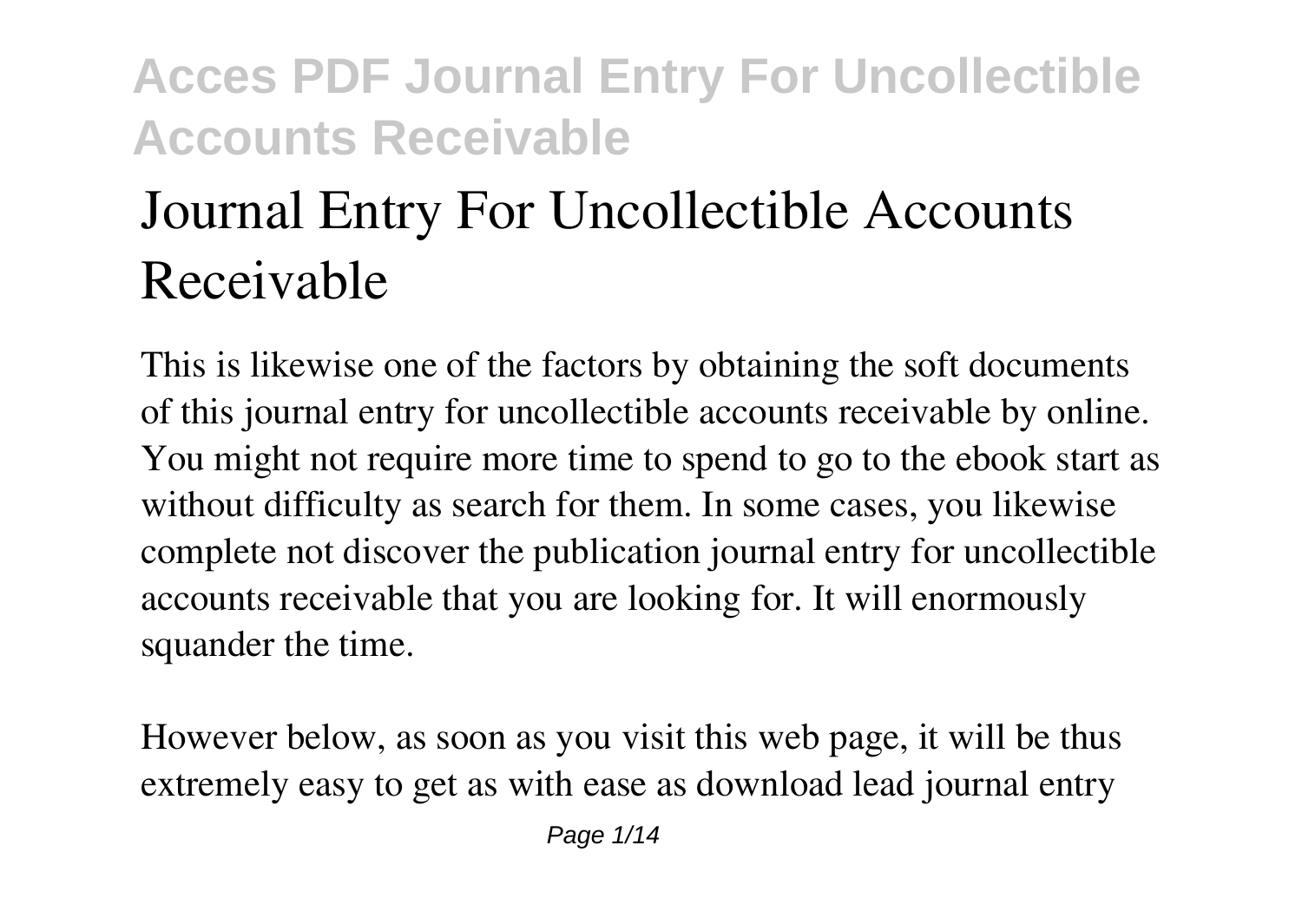for uncollectible accounts receivable

It will not put up with many get older as we notify before. You can get it while deed something else at home and even in your workplace. therefore easy! So, are you question? Just exercise just what we pay for under as capably as evaluation **journal entry for uncollectible accounts receivable** what you considering to read!

Accounting for Bad Debts (Journal Entries) - Direct Write-off vs. Allowance *Allowance For Doubtful Accounts - Accounts Receivable* Writing Off Bad Debts - Accounts Receivable **Intro to the Allowance Method and Uncollectible Accounts (Financial Accounting Tutorial #41) Calculating Bad Debt Expense and Allowance for Doubtful Accounts** *Adjusting Entries - Part 2* Page  $2/14$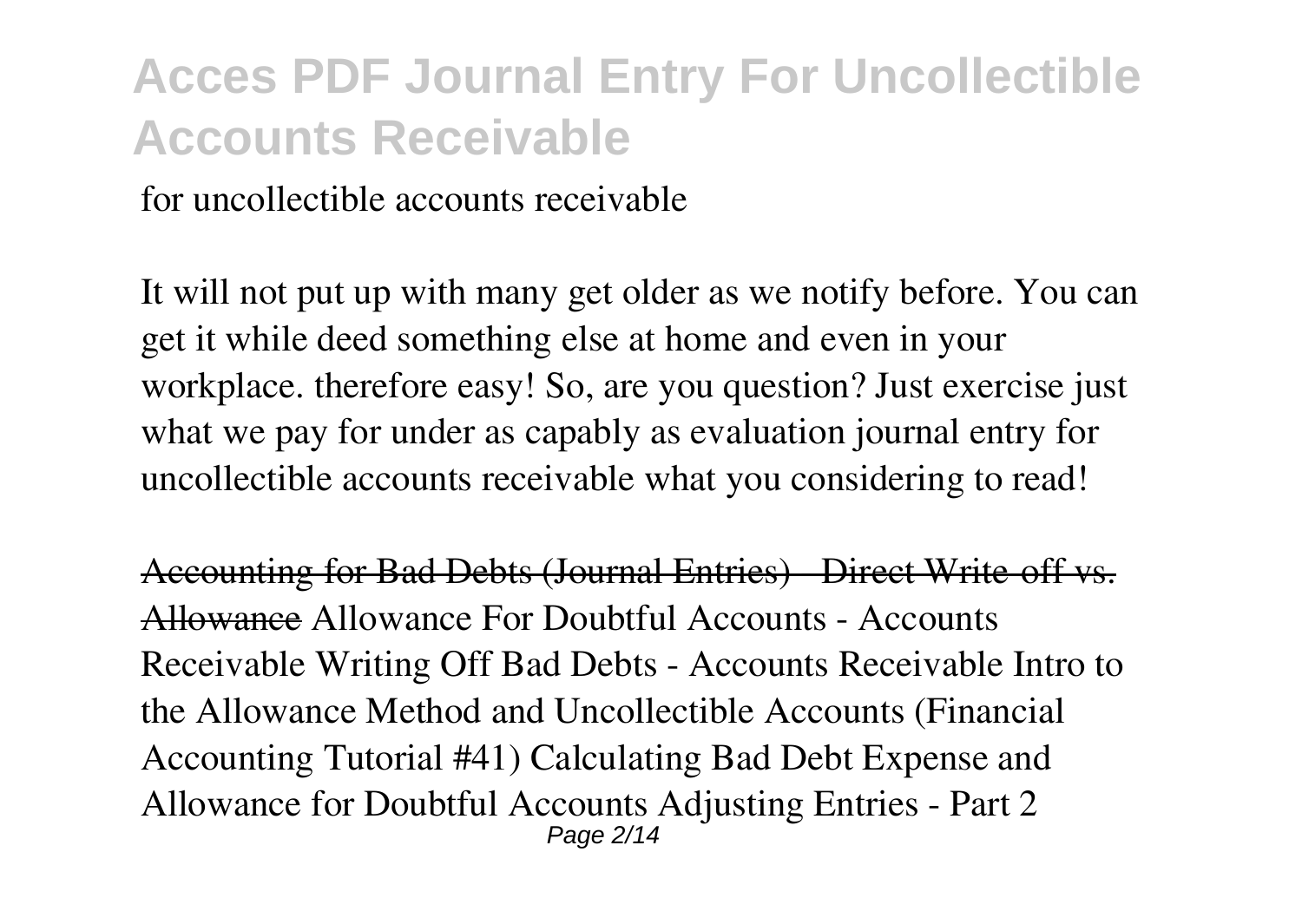*(Doubtful Accounts or Bad Debts or Uncollectible Accounts) Introduction to Bad Debt Expense* **Allowance Method for Uncollectible Accounts | Principles of Accounting** *Estimated Bad Debts Expense and the Allowance for Doubtful Accounts | Accounting | Chegg Tutors Double entry for Bad Debts and Provision for Bad Debts Journal Entry for a Bad Debt Recovery* Uncollectible Accounts Adjustment Explanation **How to record a journal entry the EASY way! Learn Accounting in 1 HOUR First Lesson: Debits and Credits** Irrecoverable \u0026 Doubtful Debts Accounting - Accounts Receivables and Bad Debts - Severson *Bad Debts (Allowance Method, Direct Write Off) [Full course FREE in description]* Ch. 9 Video 1 Direct Write-Off and % of Sale *Inventory Writedown Allowance Method Valuing Account receivable | Bad Debt Expense | Allowance for Bad Debt | CPA* Page 3/14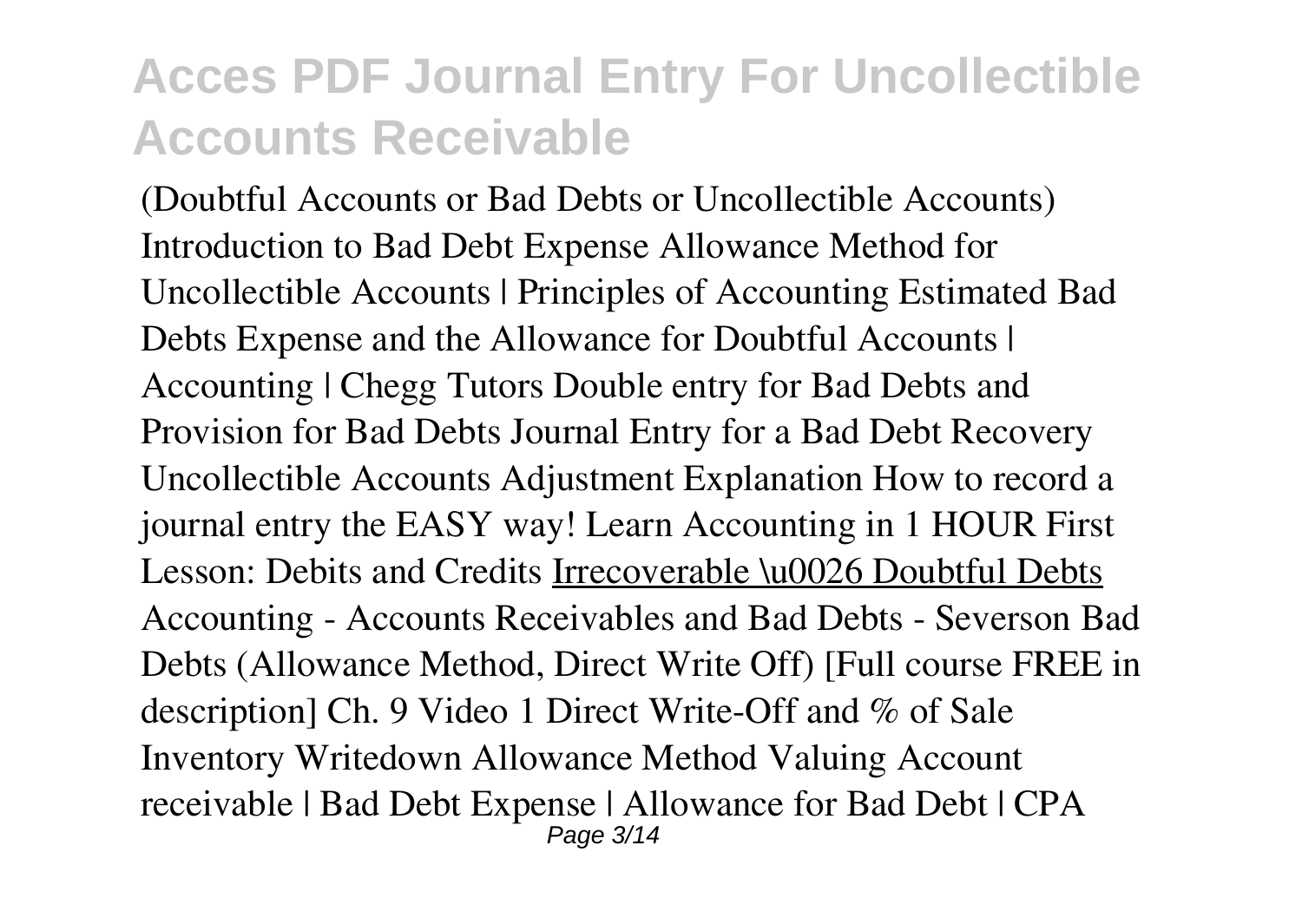*Exam FAR* Percentage of Receivables Method for Bad Debts Expense (Financial Accounting Tutorial #44) *journal with me*  FA25 How do you Write Off an Receivable? Allowance Method | Accounting | Chegg Tutors

14.2 Writing off and collecting uncollectible accounts receivable Uncollectible Accounts Recv Part 1

Direct Write-Off Method for Uncollectible Accounts | Principles of Accounting<del>Accounts receivable allowance method bad debt</del> provision 14-1 Journalizing the adjusting entry for Allowance for Uncollectible Accounts Bad Debt \u0026 Allowance for Bad Debts | Direct Write-Off, Balance Sheet \u0026 Income Statement Method **Journal Entry For Uncollectible Accounts** At the end of accounting period, the amount of uncollectible accounts is estimated and the following adjusting entry is made to Page 4/14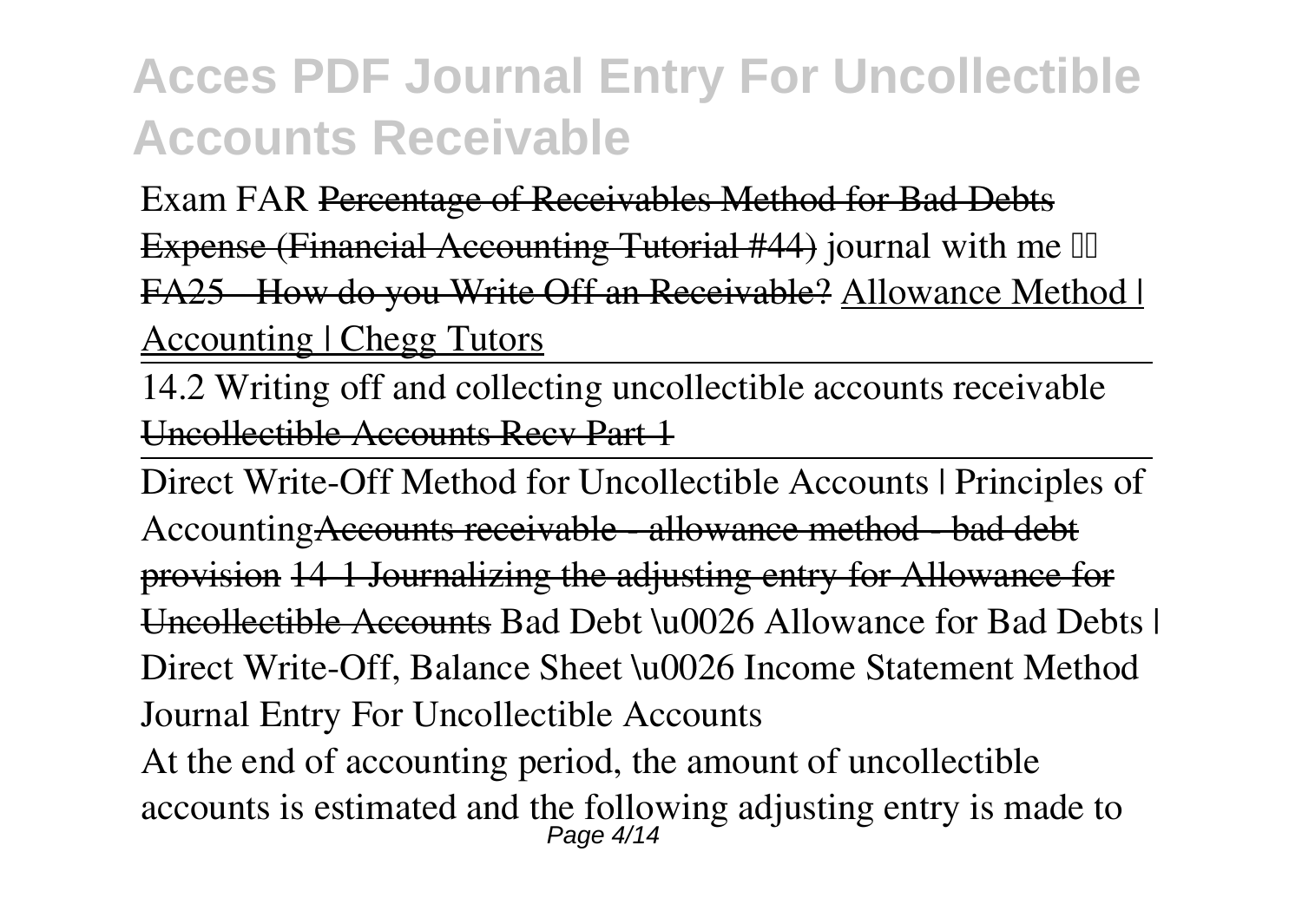recognize them: The uncollectible accounts expense (debited in the above entry) is closed into income summary account like any other expense account and the allowance for doubtful accounts (credited in the above entry) appears in the balance sheet as a deduction from the face value of accounts receivable.

**Uncollectible accounts expense - allowance method ...**

A simple method to account for uncollectible accounts is the direct write-off approach. Under this technique, a specific account receivable is removed from the accounting records at the time it is finally determined to be uncollectible. The appropriate entry for the direct write-off approach is as follows:

**Accounting For Uncollectible Receivables ...** Page 5/14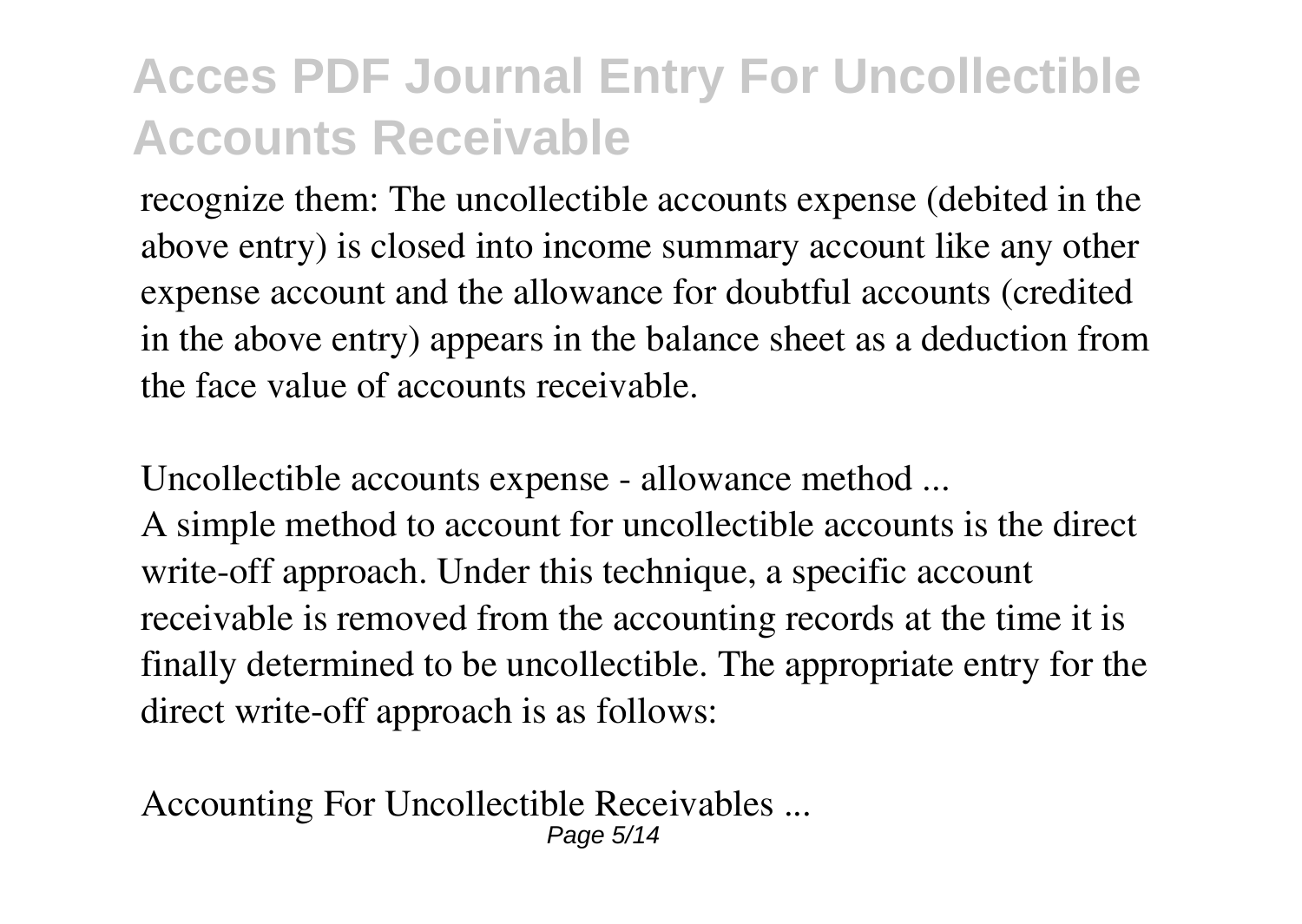Since the journal entry to eliminate accounts receivable was a debit to the allowance for uncollectible accounts and a credit to accounts receivable, its effects can be cancelled by a debit to accounts receivable and a credit to the allowance for uncollectible accounts. Once this entry is prepared, it would be posted to the general ledger and the detail would be posted to the accounts receivable subsidiary ledger, restoring the customers' accounts to their balances before the accounts were ...

**Accounting for Uncollectible Accounts Receivable: Part 2** The journal entry to record this is to debit bad debt expense, an income statement account, and credit allowance for uncollectible accounts, a balance sheet contra-asset account for \$5,000 each. Here are the journal entries: Following is the balance sheet presentation. Page 6/14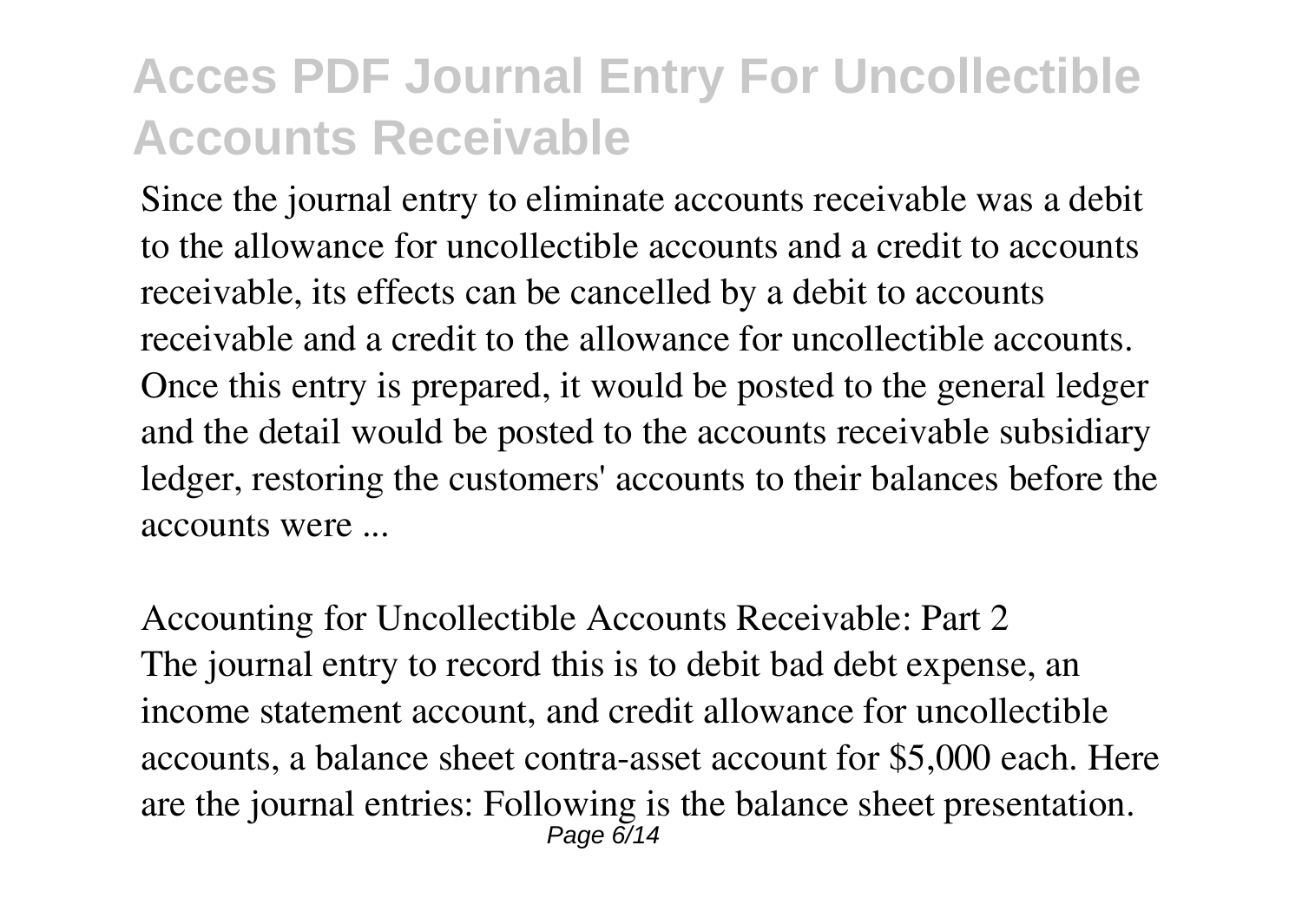This figure assumes gross accounts receivable is \$75,500.

**How to Estimate Uncollectible Accounts - dummies** When the company writes off accounts receivable under the allowance method, it can make journal entry by debiting allowance for doubtful accounts and crediting accounts receivable. In this case, writing off accounts receivable affects the balance sheet only; nothing changes to the income statement.

**Write Off Accounts Receivable | Journal Entry | Examples ...** Allowance Method for Uncollectible Accounts The allowance method is a technique for estimating and recording of uncollectible amounts when a customer fails to pay, and is the preferred alternative to the direct write-off method. Accounts receivable Page 7/14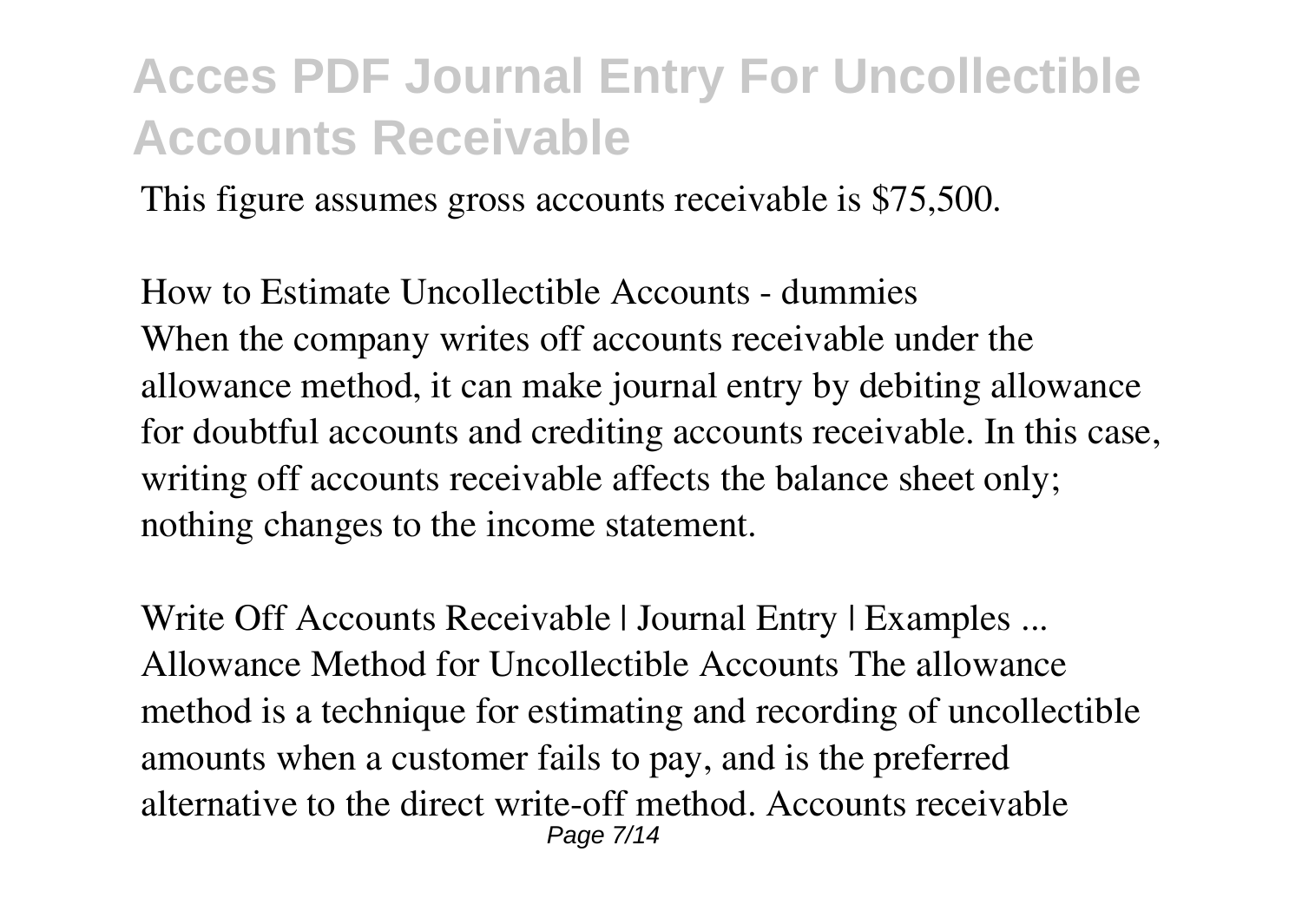represent amounts due from customers as a result of credit sales.

**Allowance Method for Uncollectible Accounts | Double Entry ...** Once the estimated amount for the allowance account is determined, a journal entry will be needed to bring the ledger into agreement. Assume that Ito<sup>'s</sup> ledger revealed an Allowance for Uncollectible Accounts credit balance of \$10,000 (prior to performing the above analysis).

**Allowance Method For Uncollectibles ...**

The accounting treatment of recovered amount requires two journal entries. The first entry is made to reinstate the recovered account as accounts receivable asset and the second one is made to record the receipt of cash from that receivable. (1). When recovered account is Page 8/14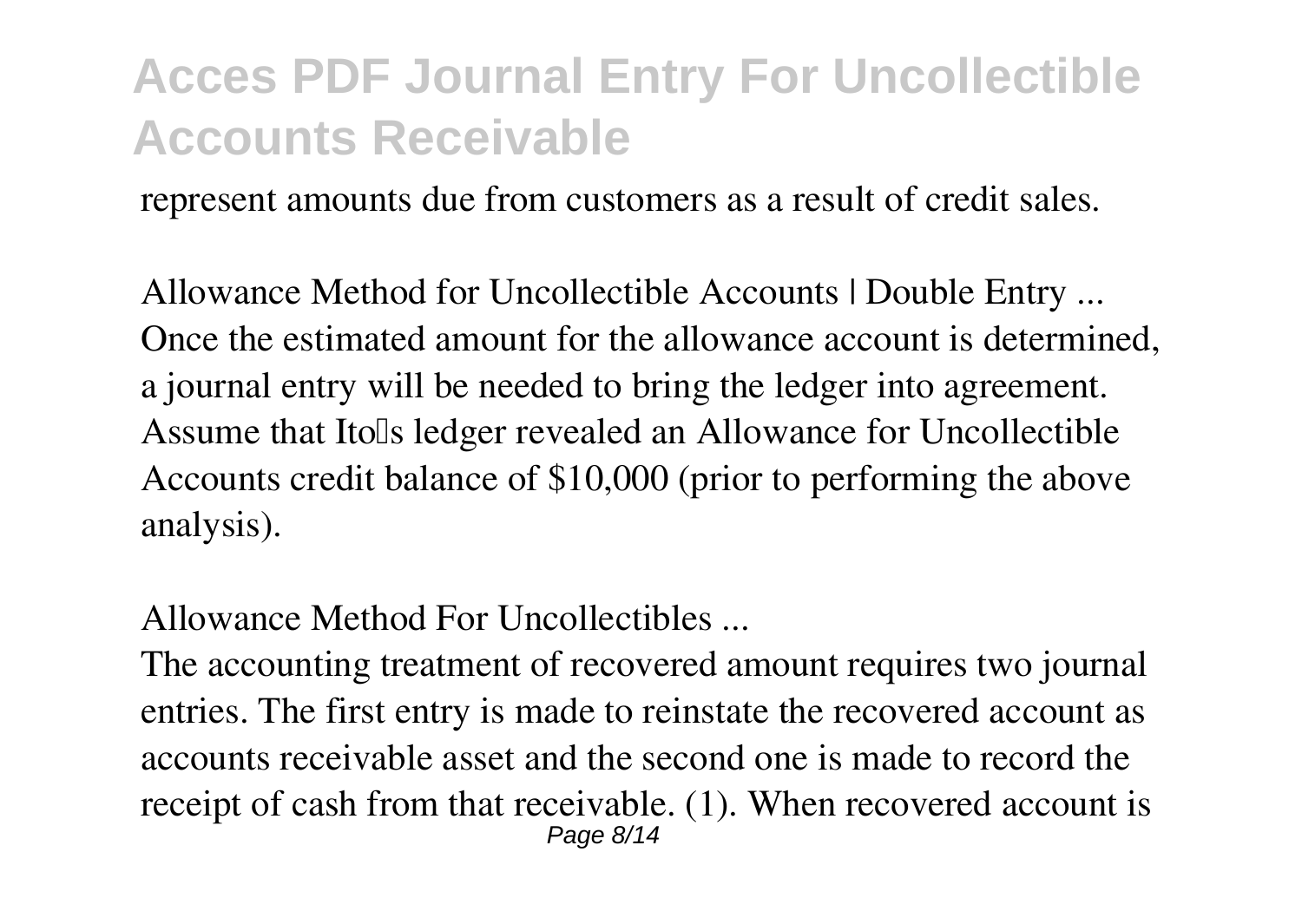reinstated as an asset:

**Recovery of uncollectible accounts/bad debts - allowance ...** The first journal entry above would affect the income statement where we need to pass the entry of the bad debt and also for the allowance for doubtful debts account. And the second and third journal entries will only affect the balance sheet where we will first deduct the amount of provision from the accounts receivables, and if any amount is collected, we will add that amount back.

**Allowance for Doubtful Accounts (Definition, Journal Entries)** Estimate uncollectible receivables. Record the journal entry by debiting bad debt expense and crediting allowance for doubtful accounts. When you decide to write off an account, debit allowance Page 9/14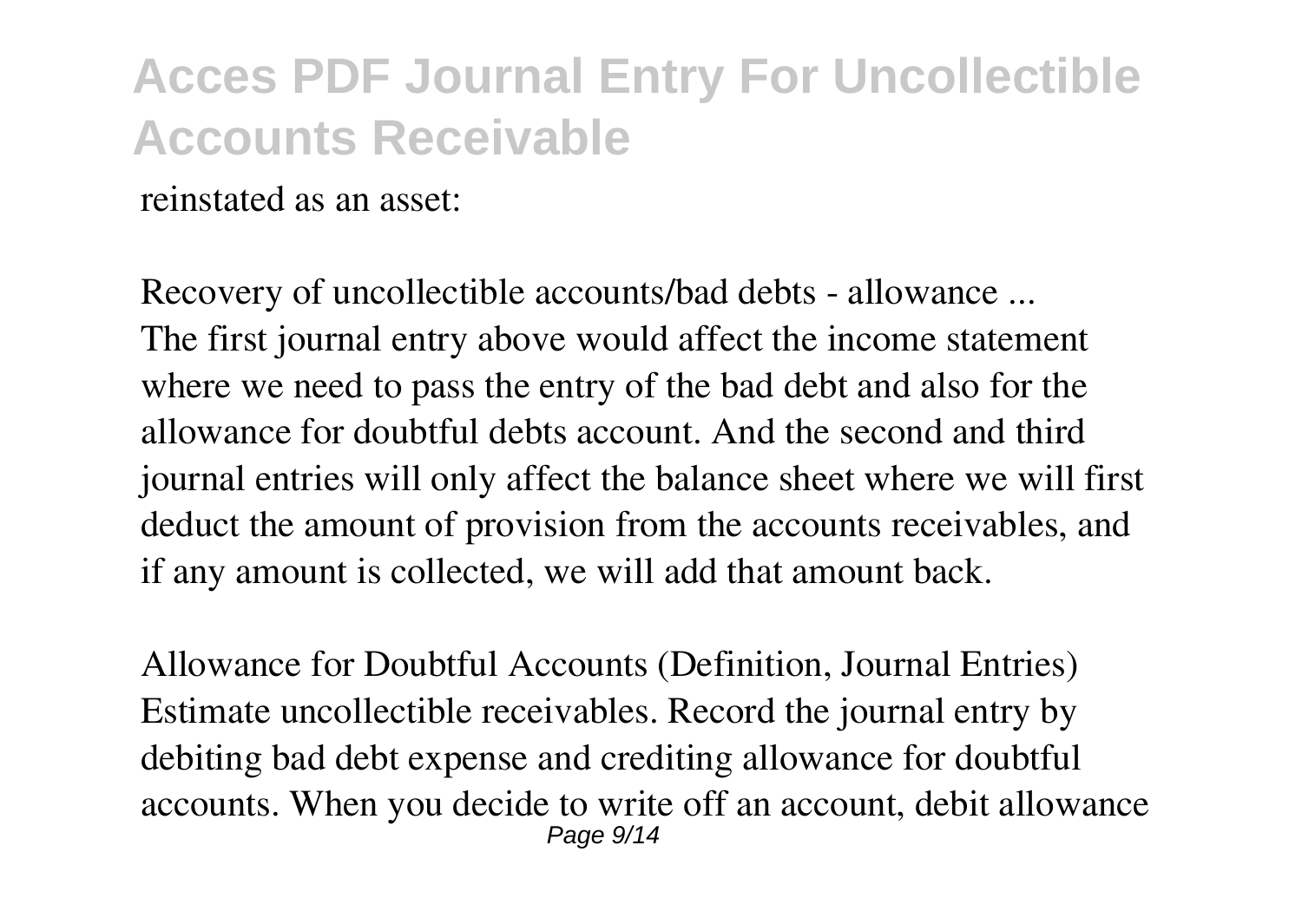for doubtful accounts and credit the corresponding receivables account.

**Bad Debt Expense Journal Entry**

Under the allowance method, if a specific customer's accounts receivable is identified as uncollectible, it is written off by removing the amount from Accounts Receivable. The entry to write off a bad account affects only balance sheet accounts: a debit to Allowance for Doubtful Accounts and a credit to Accounts Receivable.

**Writing Off an Account Under the Allowance Method ...** Allowance for uncollectible accounts should be 10% on accounts receivable. 9. ... 331 Answer Sheet for Test Material 12-4 Adjusting Page 10/14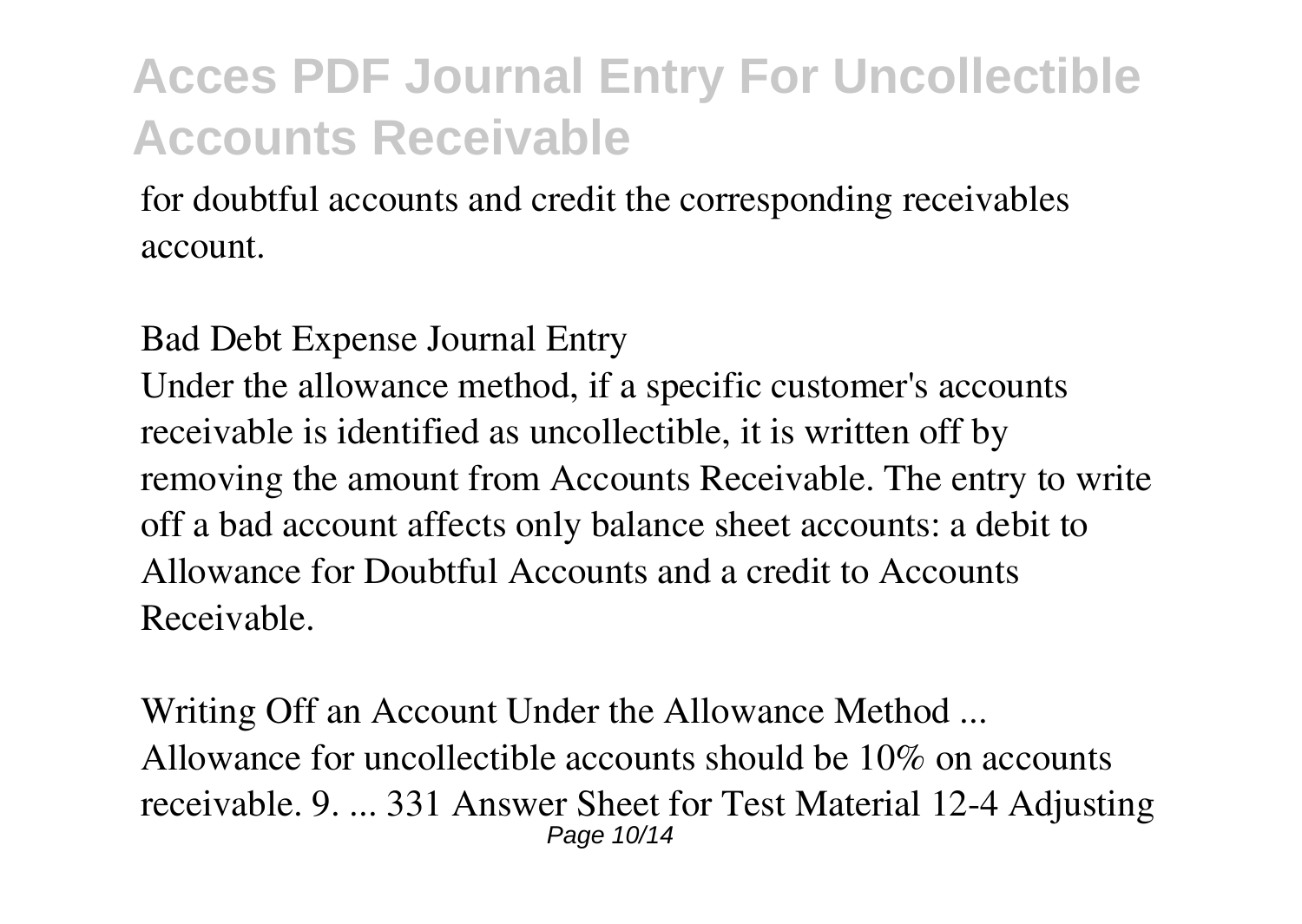Journal Entries: Company Name: Page No. 0 1 GENERAL JOURNAL Account Title & Explanation PR DATE DEBIT CREDIT FABM Revised.indd 331 5/22/2017 10:43:00 AM.

**8 Allowance for uncollectible accounts should be 10 on ...** Accounts receivables are the money owed to the company by the customers and accrual accounting system allows such type of credit sales transactions by opening a new account called accounts receivable journal entry Accounts receivables can be considered as an investment made by the business that includes both risks and returns.

**Accounts Receivable Journal Entries (Examples, Bad Debt ...** Direct write off method refers to the technique of accounting for the Page 11/14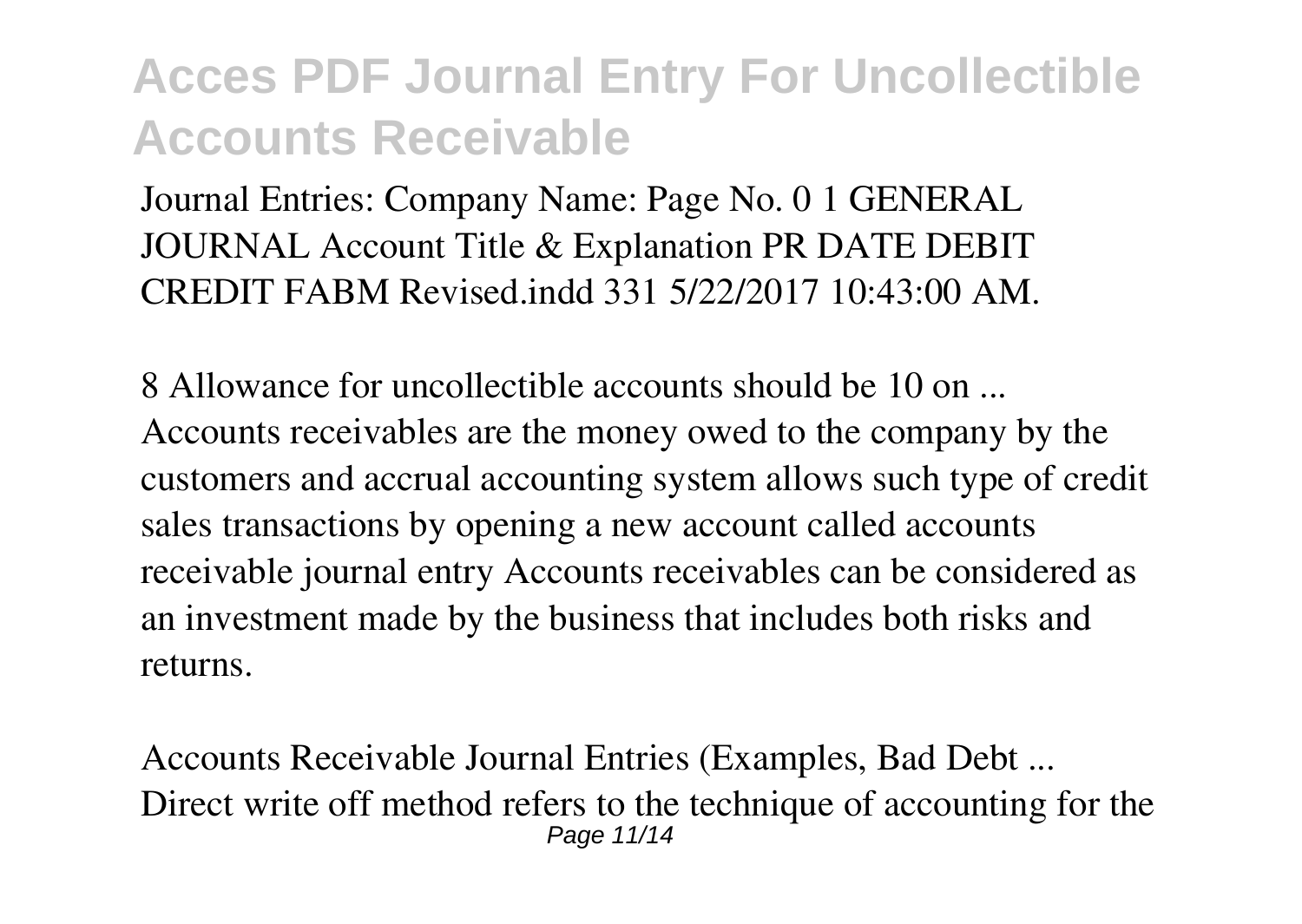uncollectible accounts by businesses. Under the direct write off method, once accounts are identified as uncollectible, the bad debts expense account is debited and the accounts receivable account is credited directly.

**Direct Write-Off Method For Uncollectible Accounts - Chegg** The estimated amount of accounts receivable that is expected to be uncollectible is recorded in the allowance for doubtful accounts. This method is called as an allowance method.

**Journal entry to record the estimated amount of accounts ...** To record estimated uncollectible receivables using the allowance method, the adjusting entry would be a a. debit to Bad Debt Expense and a credit to Allowance for Doubtful Accounts b. debit Page 12/14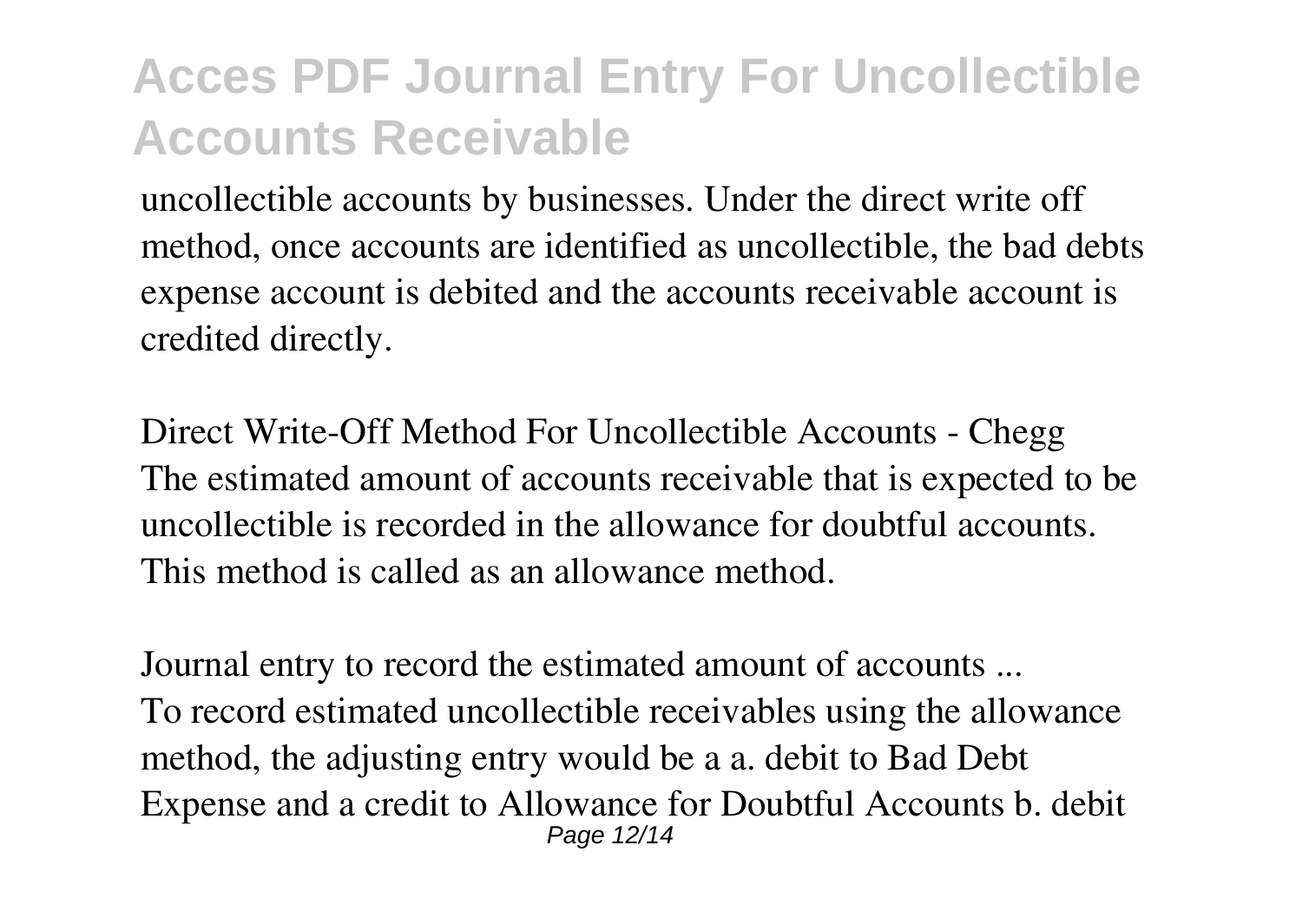to Accounts Receivable and a credit to Allowance for Doubtful Accounts c. debit to Allowance for Doubtful Accounts and a credit to Accounts Receivable d.

**Best accounting Flashcards | Quizlet**

If the Allowance for Uncollectible Accounts has a credit balance of \$200. The adjusting entry at the end of the year would be: If, however, there had been a debit balance of \$200 then a credit to Allowance for Uncollectible Accounts of \$2,000 would be necessary to bring the closing balance to \$1,800. Write off of Uncollectible Account

**UNCOLLECTIBLE ACCOUNTS** Allowance for Bad Debts, on the other hand, is the uncollectible Page 13/14